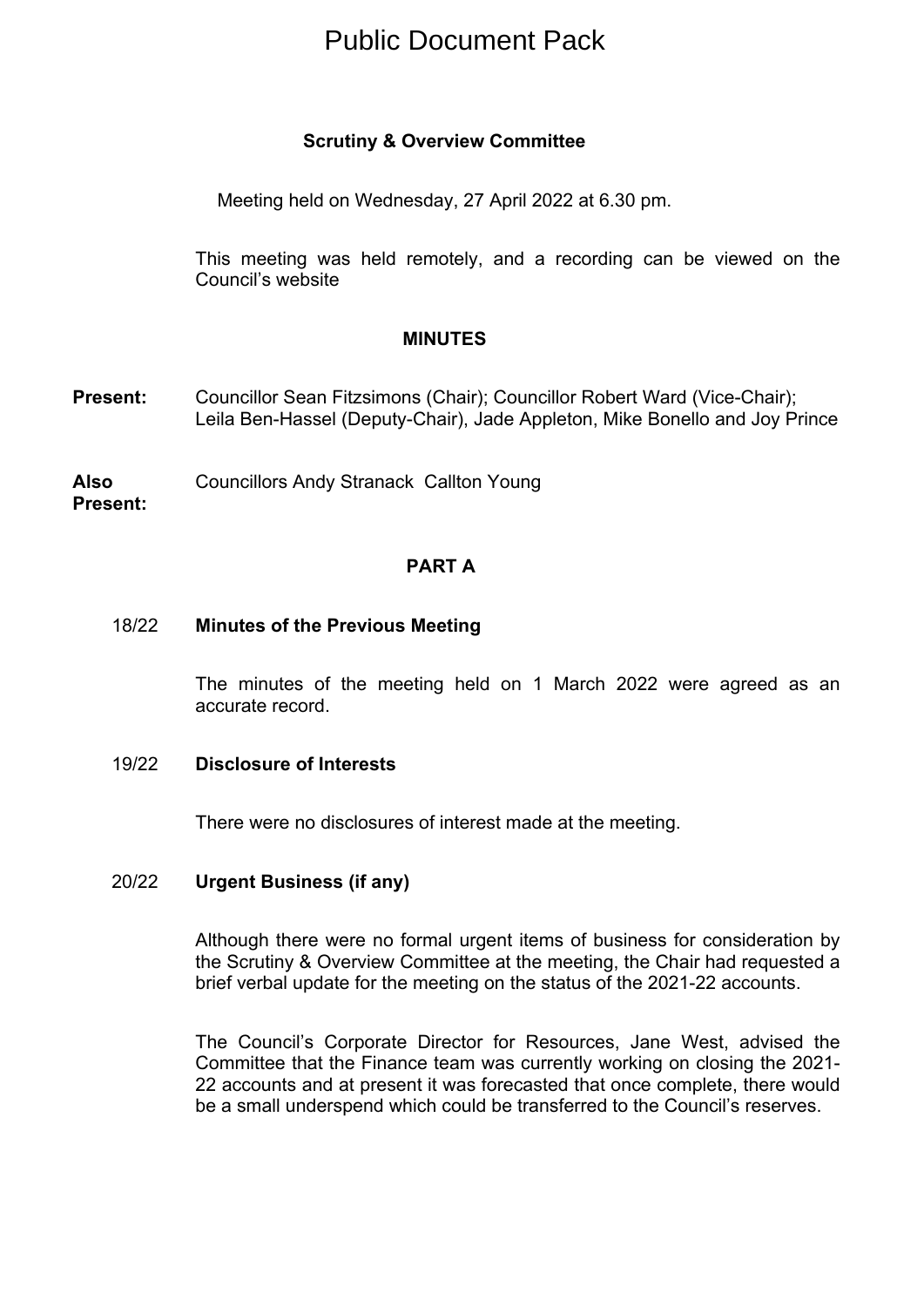Regarding the issue concerning the accounting treatment of some of the historic expenditure for Croydon Affordable Homes, it was confirmed that this was still to be resolved and discussions continued with the External Auditor. Once this issue had been resolved the 2019-20 account could be closed, allowing the 2020-21 accounts to be audited.

In response to a question about the progress made with improving the Council's budget monitoring systems, it was confirmed that although significant progress had been made over the past year, work was ongoing to ensure that staff with responsibility for budget monitoring had the necessary skill sets to provide effective monitoring. At present there was focus on reviewing the budget monitoring systems available within the My Resources software, with a view to increasing the amount of monitoring completed within the system.

**Resolved:** The Scrutiny and Overview Committee resolved to note the progress update on the delivery of the Council's budget.

# 21/22 **Call-In: Property Disposals as part of the Interim Asset Disposal Strategy**

The Committee considered a call-in request as set out on pages 5 to 38 of the agenda and the supplementary agenda concerning the decision to dispose of properties in New Addington. In introducing the item, the Chair explained the process for considering a call-in, confirming that the Committee needed to agree whether to review the decision and if it was decided to proceed, to confirm how much time it wished to allocate for the discussion of the item. The Committee agreed that it would review the decision and allocated one hour for its consideration.

The Chair went on to explain that there were three outcomes the Committee could reach following its review of the decision. These were: -

- 1. That no further action was necessary and the decision could be implemented as originally intended.
- 2. To refer the decision to the Cabinet for its consideration, outlining the nature of the Committee's concerns
- 3. To refer the decision to Council, if the Committee considered that the decision taken was outside of the Budget and Policy Framework.

At the outset of the item the Chair gave Councillor Andy Stranack, as the spokesperson for the call-in, the opportunity to outline his concerns on the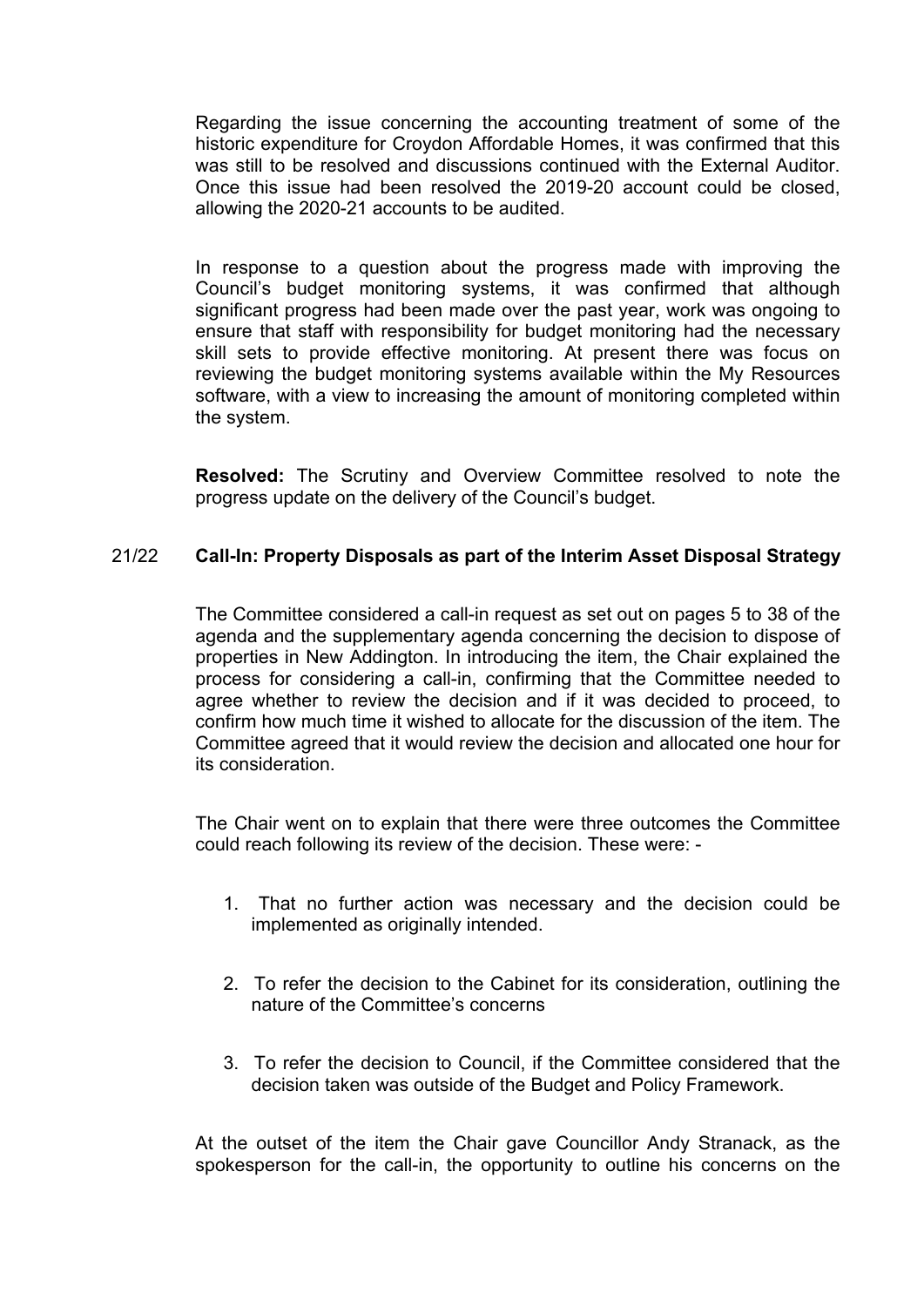original decision. Councillor Stranack introduced Zoe Graham, the Welfare Officer at the New Addington Boxing Club, to explain how the disposal of the Addington Community Centre would impact upon the club. It was advised that the boxing club had been in existence for 50 years and in that time had move location within the local area four times, most recently to its current temporary home in the Addington Community Centre.

The boxing club was staffed by volunteers and had a predominately local, diverse membership, with its 250 members being from different backgrounds and having differing levels of ability. The club was open to children from 7 years old and helped its members in finding work and provided support for young people in avoiding the possible involvement in crime. Support was requested from the Council to assist the boxing club with finding a new venue once the disposal of the community centre had been completed.

Councillor Stranack followed up the introduction from the boxing club highlighting the difficulty of finding a new home for the club in the local area and questioning whether there had been any assessment of the potential impact on the local community if it lost the club. Concern was also raised about the masterplan produced for New Addington and whether the asset disposal would help the Council to meet these aims and achieve best value for council taxpayers.

Following the introduction, the Cabinet Member for Resources and Financial Governance, Councillor Callton Young, was given the opportunity to respond, highlighting that the Council had opened the new £25m leisure centre in New Addington in 2020 as part of the masterplan for the area. The next stage of the plan was the provision of a health and wellbeing centre, which would be delivered by the NHS who would be buying the assets identified for disposal by the Council. In helping to deliver the health and wellbeing centre it would support the Council's commitment to improving the health outcomes of local people. Although the boxing club would be affected by the disposal of its current temporary home at the Addington Community Centre, the Council had made a commitment to helping the club find a suitable outcome.

The One Croydon Programme Manager, Laura Jenner, and the Head of Primary and Community Care Transformation at the South West London Clinical Commissioning Group, Daniele Serdoz, were in attendance at the meeting to provide an overview of the plans the NHS had for the site. A copy of the presentation provided can be found here: -

[https://democracy.croydon.gov.uk/documents/b10190/Agenda%20Supplemen](https://democracy.croydon.gov.uk/documents/b10190/Agenda%20Supplement%203%2027th-Apr-2022%2018.30%20Scrutiny%20Overview%20Committee.pdf?T=9) [t%203%2027th-Apr-](https://democracy.croydon.gov.uk/documents/b10190/Agenda%20Supplement%203%2027th-Apr-2022%2018.30%20Scrutiny%20Overview%20Committee.pdf?T=9)[2022%2018.30%20Scrutiny%20Overview%20Committee.pdf?T=9](https://democracy.croydon.gov.uk/documents/b10190/Agenda%20Supplement%203%2027th-Apr-2022%2018.30%20Scrutiny%20Overview%20Committee.pdf?T=9)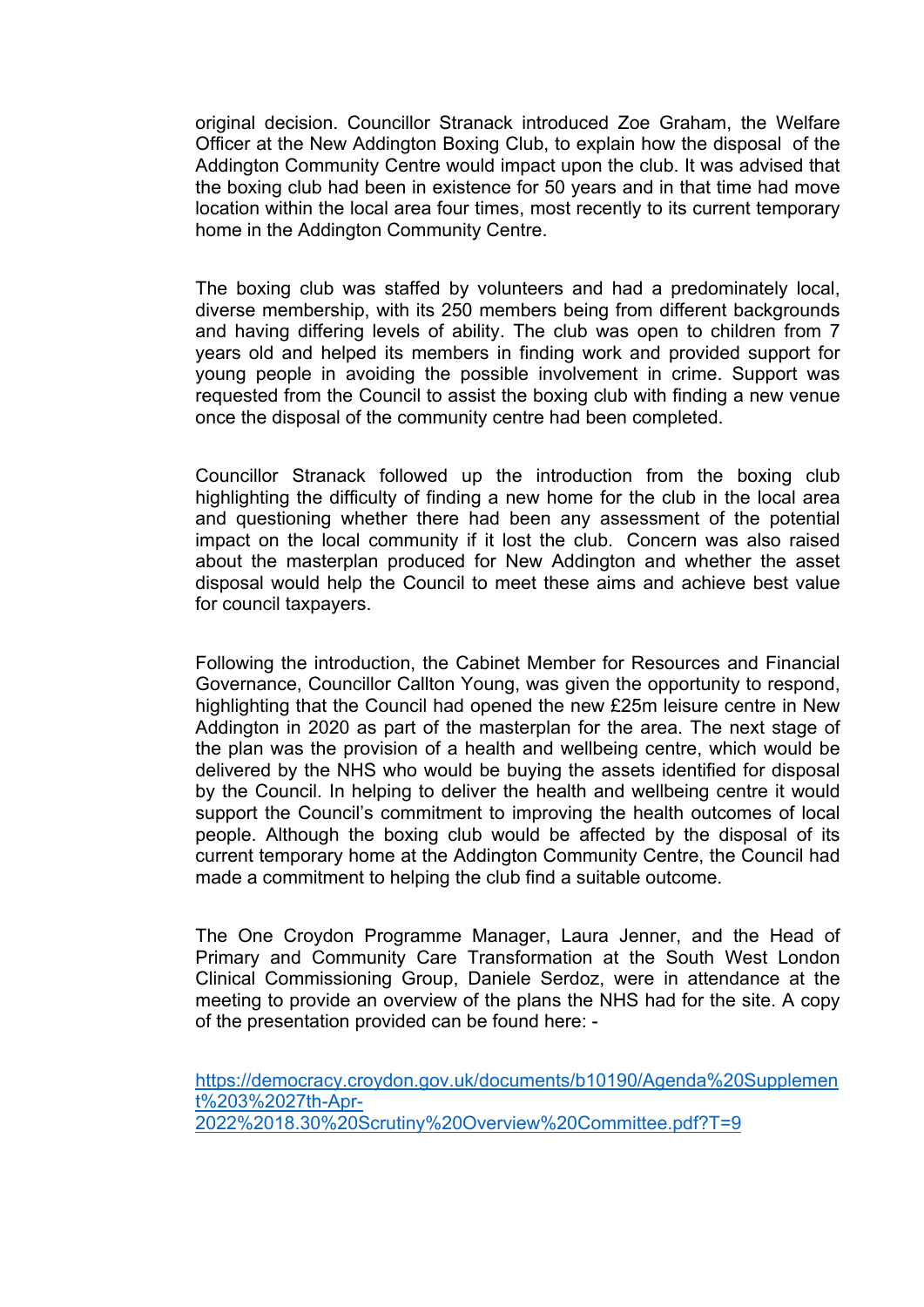During the presentation, it was noted that Croydon had been successful in receiving £10m in estates capital to develop health and wellbeing hubs across Croydon in order to provide services closer to where people lived. To provide the hub in New Addington, a rigorous business case needed to be prepared by June 2022 and be built by 2024.

It had originally been planned to provide the health and wellbeing centre in a joint venture with the Council, but that did not go ahead. The Parkway Surgery had been investigated as an alternative location, but had not proven to be viable, which meant that the original site on Central Parade was the preferred option. Once delivered the facilities at the Health and Wellbeing Centre would include a diagnostic centre, GP surgeries and space for community services.

New Addington had been identified as an area of high deprivation particularly for children. It also had the highest rate of hyper-tension, smoking, depression and diabetes in the borough. As there were considerable health needs in the area, it was felt the provision of a Health and Wellbeing Centre was a good opportunity to address these inequalities.

The Council's Head of Estates, Asset Management and Facilities, Steve Wingrave, provided an update on the current position of discussions with the boxing club, confirming that it was secure in its present location at the Addington Community Centre until the end of the year. There was a recognition of the importance of the club to the local area and the Council was committed to working with them to find a permanent venue, with options being reviewed.

It was also highlighted that there was a short timeline for the NHS to secure the site to ensure the business case could be prepare by June in line with the funding timetable. The only difference to the version originally proposed in the masterplan for the area, was the removal of the housing element.

Following the introductions to this item, the Committee was given the opportunity to ask questions about the decision outlined in the report. The first question asked whether the future of the boxing club had been included in the equalities impact assessment prepared as part of the decision-making process. It was confirmed that the boxing club had not been included in the assessment as they had only been located in the Community Centre to provide a short-term solution while looking for a longer-term venue. It was noted by the Committee that club members may potentially be negatively affected should the club be homeless, but it was acknowledged that the Council had made a commitment to assist the club with its search for a new venue.

The Council had moved the boxing club into the community centre in 2020 as a temporary measure and had been working with the club over the past two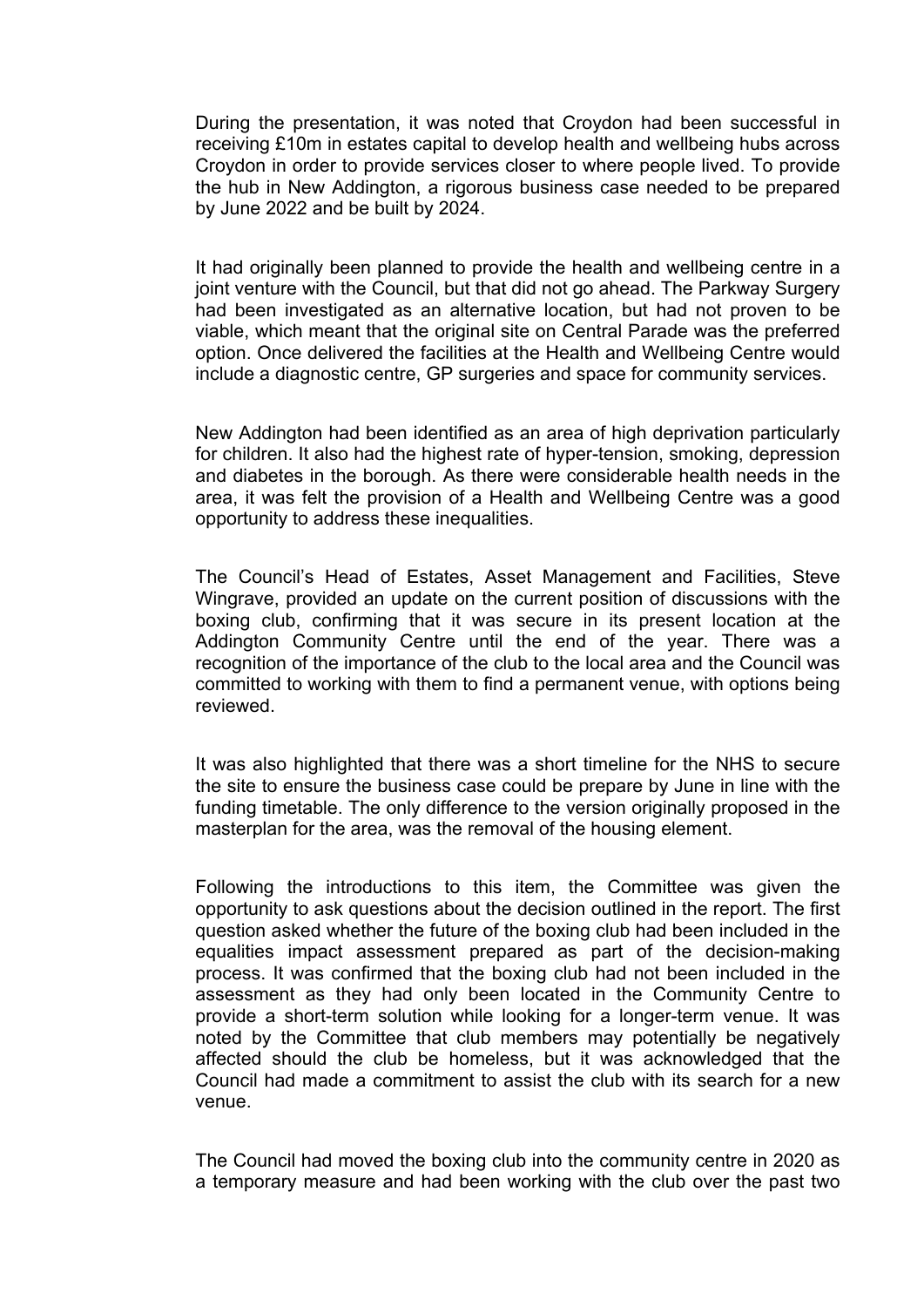years to find a more permanent solution. In response to a question about whether it was likely to be possible to find a new home for the boxing club in New Addington, it was confirmed that two options within the community were being explored. These sites were within the Council's control, but further information could not be revealed at this stage until there had been discussions with the current tenants.

Given the need for the Council to achieve best value for council taxpayers when disposing of an asset had been questioned as part of the call-in request, reassurance was sought that this was being achieved. The Council's Director of Commercial Investment, Peter Mitchell advised the Committee that best consideration also had to consider the social impact and social value of a disposal as well as financial return. As the site would be used for a new Health and Wellbeing Centre in an area identified as having a high level of health inequality it was concluded that the asset was being used for the public good. As such, the Committee could be reasonable reassured that the best consideration threshold was being met.

In response to a question about whether legal advice had been sought about the issue of state aid in the disposal of the assets in question to the NHS, it was advised that as there was a transaction price that had been ratified independently, there was not be a concern about potential state aid issues.

There was acknowledgment by the Committee that provision of a new health and wellbeing hub in New Addington was an excellent opportunity for the local community that should not be missed. The requirement for a robust business case was also welcomed. However, it was highlighted that the need to meet tight timescales had previously been given for limited community engagement on asset disposals and going forward it should be built into any new projects.

The point raised about consultation on the proposed disposals was acknowledged, although it was highlighted that there had been a full engagement process on the original proposal for the hub. It was confirmed that there was no housing element in the current proposal and any future provision of housing would be subject to full consultation.

As the Health and Wellbeing Centre would be in New Addington, it was questioned whether it would provide any benefit for the wider area. It was advised that the proposed scheme was not aimed at simply providing additional GP provision for the local community. It would also provide a diagnostic centre that would benefit the wider area, along with community services that would also have a wider benefit.

Information was requested about the current medical facilities available in New Addington. It was advised that services were currently based at the Parkway Medical Centre which was old and there were a lot of problems with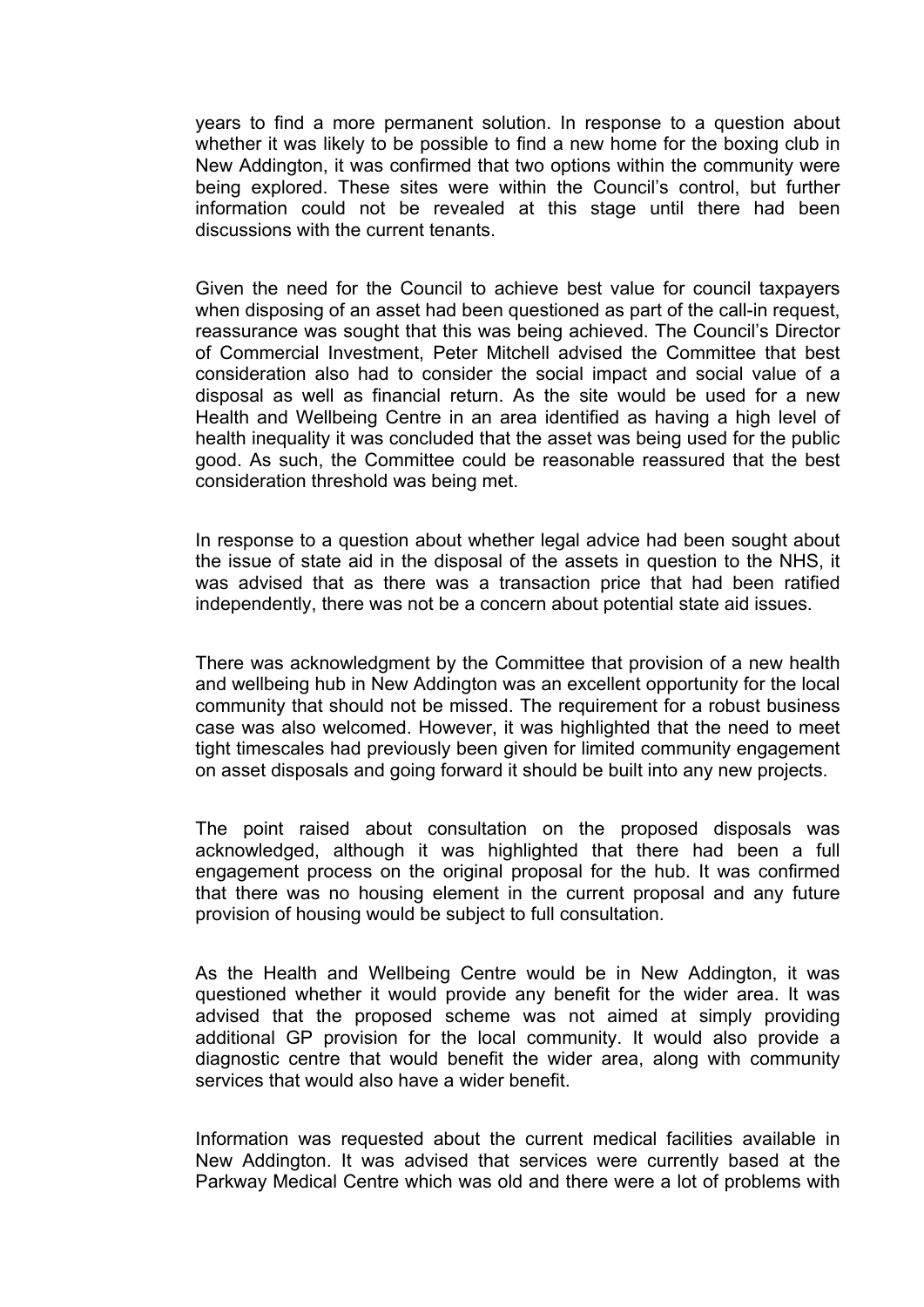the building. The option of demolishing this site had been explored, but it was concluded that it would be too costly and extending the site would be too disruptive.

In response to a concern that the potential cost of renting community space in the new Health and Wellbeing Centre may be high, it was advised that the local community would be consulted on what community facilities are located in the centre once the provision of the facility had been confirmed.

Following its questioning of the Committee discussed its conclusions on the call-in, which are outlined below. The Chair thanked all those who had attended the meeting for their engagement with the Committee's questions.

#### **Conclusions**

Following its discussion of this item, the Scrutiny and Overview Committee reached the following conclusions: -

- 1. The Scrutiny & Overview Committee concluded that reassurance could be taken from the answers provided and there was no grounds for referring the call-in to either the Cabinet or Council for further consideration. As such, the original decision could proceed as expected.
- 2. There was reassurance that the disposal of the assets to the NHS to provide a Health and Wellbeing Centre in New Addington met the criteria for the Council achieving best value for its assets.
- 3. The commitment from the Cabinet Member for Resources and Financial Governance and council officers to working with the New Addington Boxing Club to find a new venue was welcomed.
- 4. Confirmation was also welcomed that there were two potential options under consideration as a future home for the boxing club. The Committee agreed that the Council had a moral obligation to support the club with its search for a new home and should continue to assist with this search even if it was not resolved before the end of the year.
- 5. The concerns raised by the Committee about the level of community engagement on this asset disposal echoed previously raised concerns about how the Council consulted on capital projects. It was agreed that the process for delivering any such projects needed to be reviewed to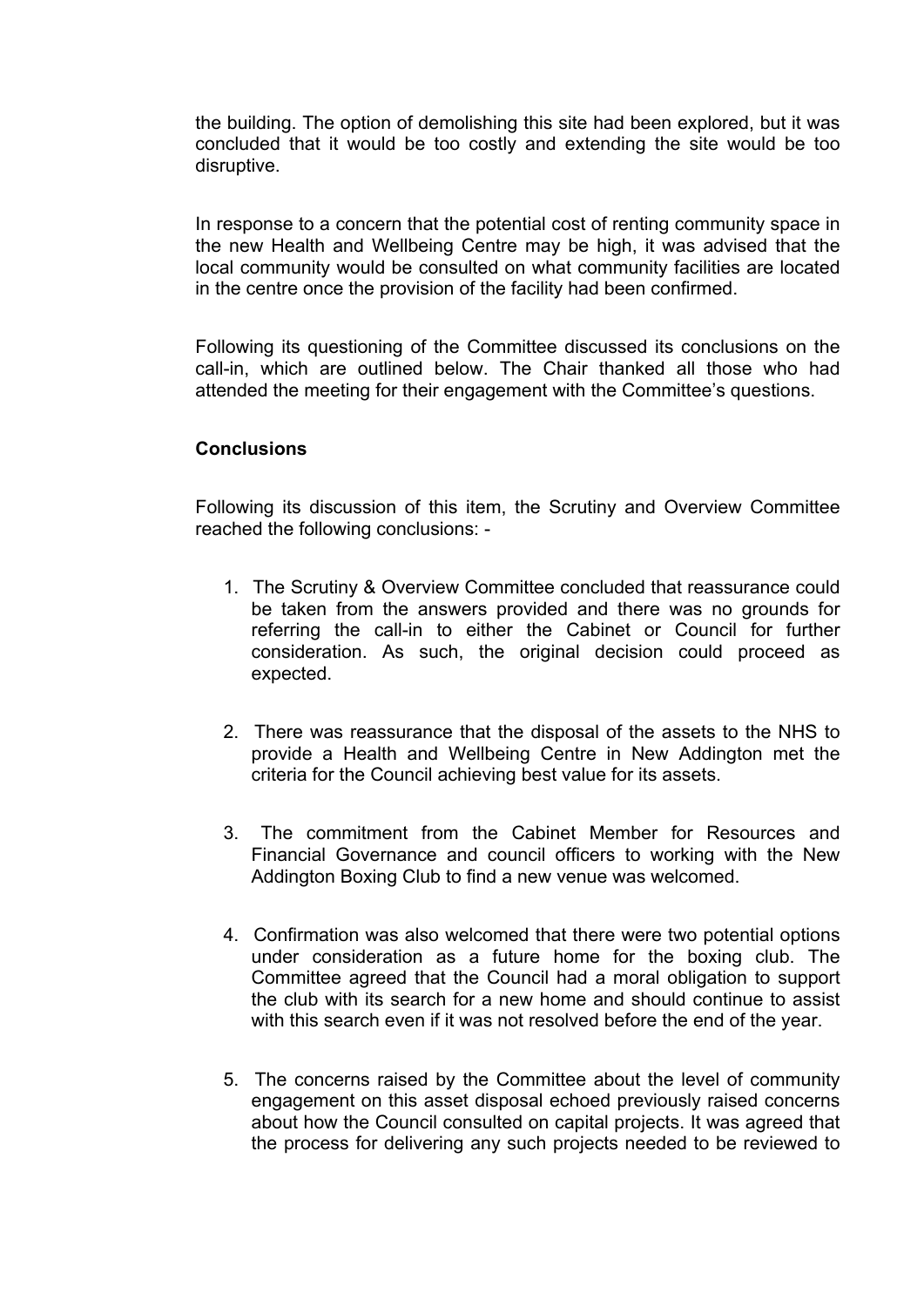ensure there was sufficient time to build an appropriate level of consultation into future projects.

## **Recommendations**

The Committee agreed to submit the following recommendations for the consideration of the Cabinet when it makes its decision on the final action plan.

- 1. It is recommended that the Council continued to support the New Addington Boxing Club until its search for a new home has been successfully concluded.
- 2. It is recommended that local Members are kept informed on the progress made with finding a new venue for the New Addington Boxing Club.
- 3. It is recommended that the process used by the Council when delivering large scale projects is reviewed to ensure that an appropriate level of consultation and community engagement can be built into the process as standard practice.

## 22/22 **Annual Scrutiny Report**

The Committee considered a draft version of the Scrutiny Annual Report for 2021-22, as set out on pages 63 to 104 of the agenda. A draft of the Annual Report had been included on the agenda to give the present members of the Committee the opportunity to comment on the content prior to the Council elections in May 2022.

It was agreed that the report presented a good summary of the work carried out by Scrutiny over the past year and thanks was given to the officers for their work in preparation of the report. It was agreed that it would be left with the Scrutiny Chairs to agree any final amendments before it was submitted to Council in July.

At the conclusion of this item the Chair thanked the Leader, the Cabinet Members and officers for their participation in the budget scrutiny process over the course of the past year, noting that the increase transparency was welcomed.